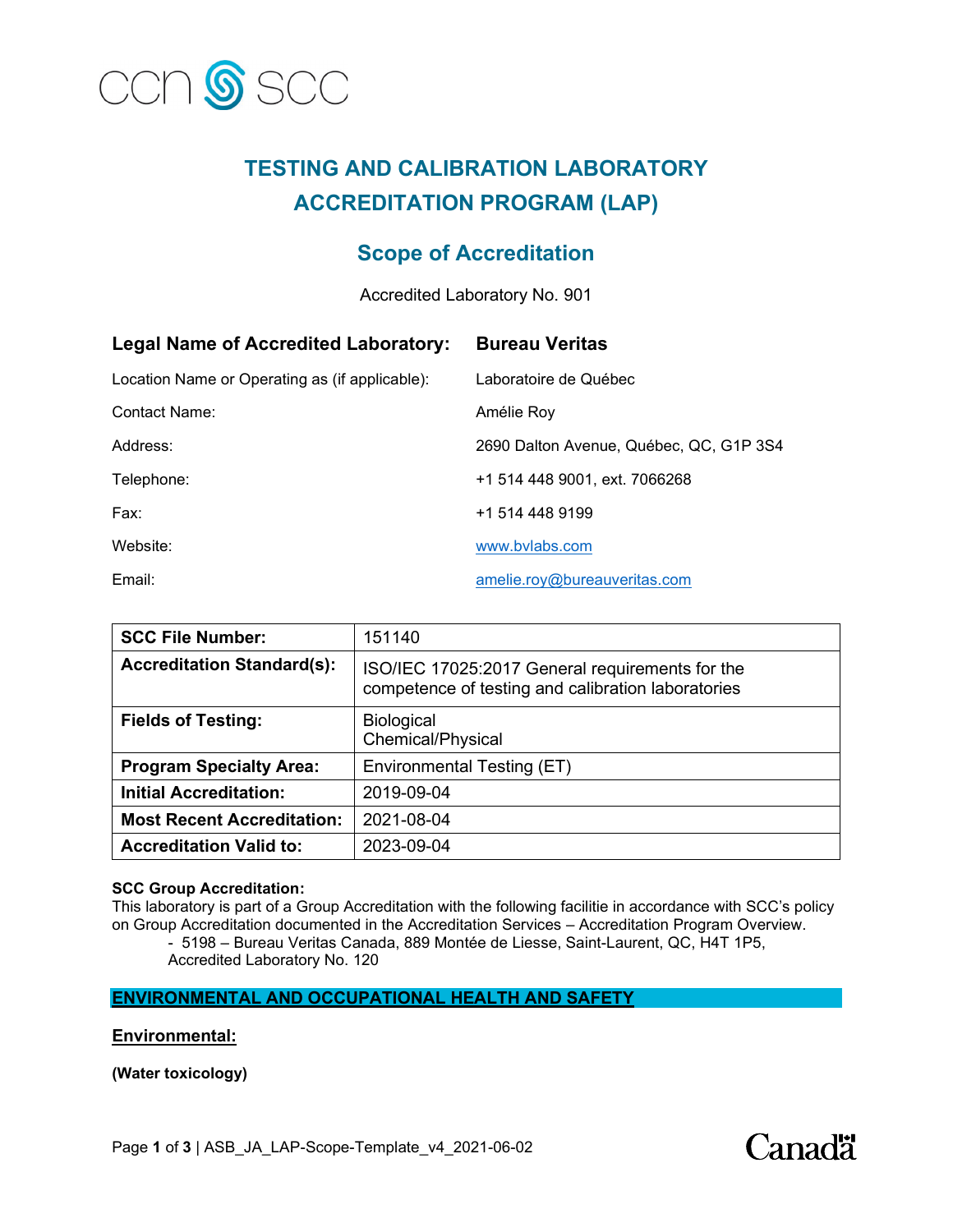

| <b>QUE SOP-00400</b> | Growth inhibition of Pseudokirchneriella subcapitata (Inhibition de croissance               |
|----------------------|----------------------------------------------------------------------------------------------|
|                      | chez Pseudokirchneriella subcapitata)                                                        |
|                      | [Modified from EC EPS 1/RM/25]                                                               |
| <b>QUE SOP-00401</b> | Determination of IC25 using fathead minnow larvae (Détermination de la CI25                  |
|                      | avec les larves de tête-de-boule)                                                            |
|                      | [Modified from EC EPS 1/RM/22]                                                               |
| <b>QUE SOP-00402</b> | Reproduction and survival test using the cladoceran Ceriodaphnia dubia (Essai                |
|                      | de reproduction et de survie sur le cladocère Ceriodaphnia dubia)                            |
|                      | [Modified from EC SPE1/RM/21]                                                                |
| <b>QUE SOP-00404</b> | Growth inhibition of Pseudokirchneriella subcapitata at 96 hours (Inhibition de              |
|                      | croissance chez Pseudokirchneriella subcapitata 96 heures)                                   |
|                      | [Modified from EC MA. 500 - P.sub 1.0]                                                       |
| <b>QUE SOP-00405</b> | Determination of LC50 using fathead minnow larvae (Détermination de la CL50                  |
|                      | avec les larves de tête-de-boule)                                                            |
|                      | [Modified from EC EPA-821-R-02-012]                                                          |
| <b>QUE SOP-00406</b> | Determination of LC50 using Daphnia magna - Canada (Détermination de la                      |
|                      | CL50 avec Daphnia magna - Canada)                                                            |
|                      | [Modified from EC EPS 1/RM/14]                                                               |
| <b>QUE SOP-00408</b> | Determination of LC50 at 96 hours using rainbow trout (Détermination de la CL50              |
|                      | - 96 avec la truite arc-en-ciel)                                                             |
|                      | [Modified from EC EPS 1/RM/13 and EPS 1/RM/9]                                                |
| <b>QUE SOP-00411</b> | Determination of LC50 using rainbow trout, adjusted for CO <sub>2</sub> (Détermination de la |
|                      | $CL50$ avec la truite arc-en-ciel, ajustement au $CO2$ )                                     |
|                      | [Modified from EC EPS 1/RM/50]                                                               |

#### **(Water chemistry)**

| Determination of biochemical oxygen demand in water (Détermination de la             |
|--------------------------------------------------------------------------------------|
| demande biochimique en oxygène dans l'eau)                                           |
| [Modified from CEAEQ MA. 315 - DBO 1.1]                                              |
| Determination of colour in water (Détermination de la couleur dans l'eau)            |
| [Modified from CEAEQ MA. 103 - Col. 2.0]                                             |
| Analysis of turbidity in water (Analyse de la turbidité dans l'eau)                  |
| [Modified from CEAEQ MA. 103 - Tur. 1.0]                                             |
| Analysis of pH, conductivity, alkalinity and fluoride par PC-titrate (Analyse du pH, |
| conductivité, alcalinité et fluorures par PC-titrate)                                |
| [Modified from CEAEQ MA. 303 - Titr Auto 2.1, SM 4500-F-C and CEAEQ MA.              |
| $315 -$ Alc-Aci 1.0]                                                                 |
|                                                                                      |

### **(Water microbiology)**